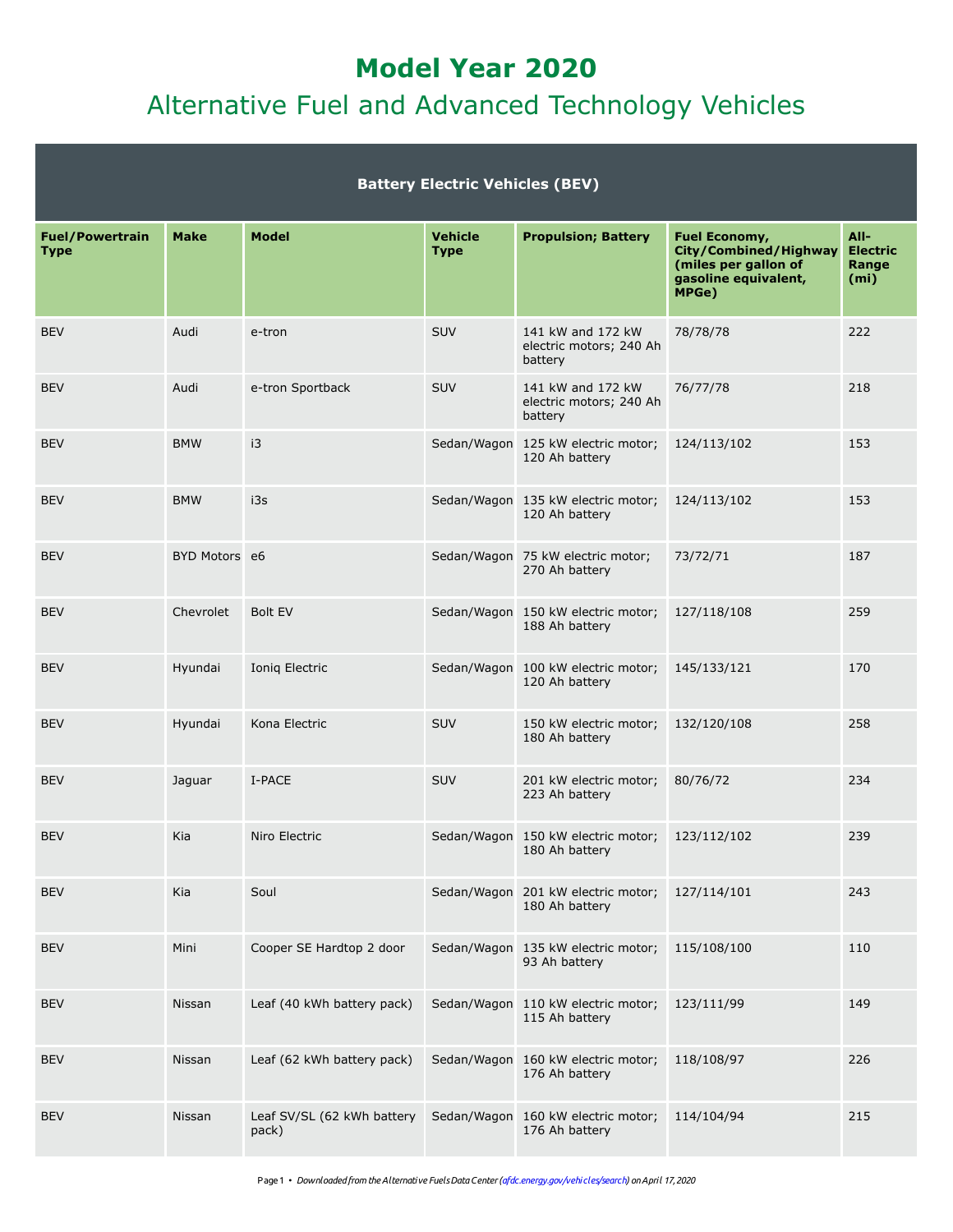#### **Battery Electric Vehicles (BEV)**

| <b>Fuel/Powertrain</b><br><b>Type</b> | <b>Make</b>       | <b>Model</b>                                              | <b>Vehicle</b><br><b>Type</b> | <b>Propulsion; Battery</b>                                          | <b>Fuel Economy,</b><br>City/Combined/Highway<br>(miles per gallon of<br>gasoline equivalent,<br>MPGe) | $All-$<br><b>Electric</b><br>Range<br>(m <sub>i</sub> ) |
|---------------------------------------|-------------------|-----------------------------------------------------------|-------------------------------|---------------------------------------------------------------------|--------------------------------------------------------------------------------------------------------|---------------------------------------------------------|
| <b>BEV</b>                            | Porsche           | Taycan Turbo                                              |                               | Sedan/Wagon 170 kW electric motor<br>129 Ah battery                 | 68/71/69                                                                                               | 201                                                     |
| <b>BEV</b>                            | Porsche           | Taycan Turbo S                                            |                               | Sedan/Wagon 170 kW electric motor<br>129 Ah battery                 | 67/68/68                                                                                               | 192                                                     |
| <b>BEV</b>                            | Tesla             | Model 3 Long Range                                        |                               | Sedan/Wagon 211 kW electric motor;<br>230 Ah battery                | 136/130/123                                                                                            | 330                                                     |
| <b>BEV</b>                            | Tesla             | Model 3 Long Range AWD                                    |                               | Sedan/Wagon 147 kW and 188 kW<br>electric motors; 230 Ah<br>battery | 124/121/116                                                                                            | 322                                                     |
| <b>BEV</b>                            | Tesla             | Model 3 Long Range<br>Performance AWD (18"<br>Wheels $)*$ |                               | Sedan/Wagon 147 kW and 188 kW<br>electric motors; 230 Ah<br>battery | 124/121/116                                                                                            | 322                                                     |
| <b>BEV</b>                            | Tesla             | Model 3 Mid Range                                         |                               | Sedan/Wagon 211 kW electric motor;<br>230 Ah battery                | 128/123/117                                                                                            | 264                                                     |
| <b>BEV</b>                            | Tesla             | Model 3 Standard Range                                    |                               | Sedan/Wagon 211 kW electric motor;<br>230 Ah battery                | 138/133/124                                                                                            | 220                                                     |
| <b>BEV</b>                            | Tesla             | Model 3 Standard Range<br>Plus                            |                               | Sedan/Wagon 211 kW electric motor;<br>230 Ah battery                | 148/132/141                                                                                            | 250                                                     |
| <b>BEV</b>                            | Tesla             | Model S Long Range                                        |                               | Sedan/Wagon 193 kW and 205 kW<br>electric motor; 245 Ah<br>battery  | 115/111/107                                                                                            | 373                                                     |
| <b>BEV</b>                            | Tesla             | Model S Performance (19"<br>Wheels $)**$                  |                               | Sedan/Wagon 193 kW and 205 kW<br>electric motor; 245 Ah<br>battery  | 104/104/104                                                                                            | 348                                                     |
| <b>BEV</b>                            | Tesla             | Model S Standard Range                                    |                               | Sedan/Wagon 193 kW and 205 kW<br>electric motor; 245 Ah<br>battery  | 113/109/105                                                                                            | 287                                                     |
| <b>BEV</b>                            | Tesla             | Model X Long Range                                        | SUV                           | 193 and 205 kW<br>electric motors; 250 Ah<br>battery                | 99/96/93                                                                                               | 328                                                     |
| <b>BEV</b>                            | Tesla             | Model X Performance (20"<br>Wheels $)****$                | SUV                           | 205 and 375 kW<br>electric motors; 250 Ah<br>battery                | 90/90/89                                                                                               | 305                                                     |
| <b>BEV</b>                            | Tesla             | Model X Standard Range                                    | SUV                           | 193 and 205 kW<br>electric motors; 250 Ah<br>battery                | 105/101/98                                                                                             | 258                                                     |
| <b>BEV</b>                            | Volkswagen e-Golf |                                                           | Sedan/Wagon                   | 100 kW electric motor;<br>111 Ah battery                            | 122/113/104                                                                                            | 123                                                     |

*\*This model is also available with 19" or 20" wheels, at reduced fuel economy and range.*

*\*\*This model is also available with 21" wheels, at reduced fuel economy and 326 miles range.*

*\*\*\*This model is also available with 22" wheels, at reduced fuel economy and 272 miles range.*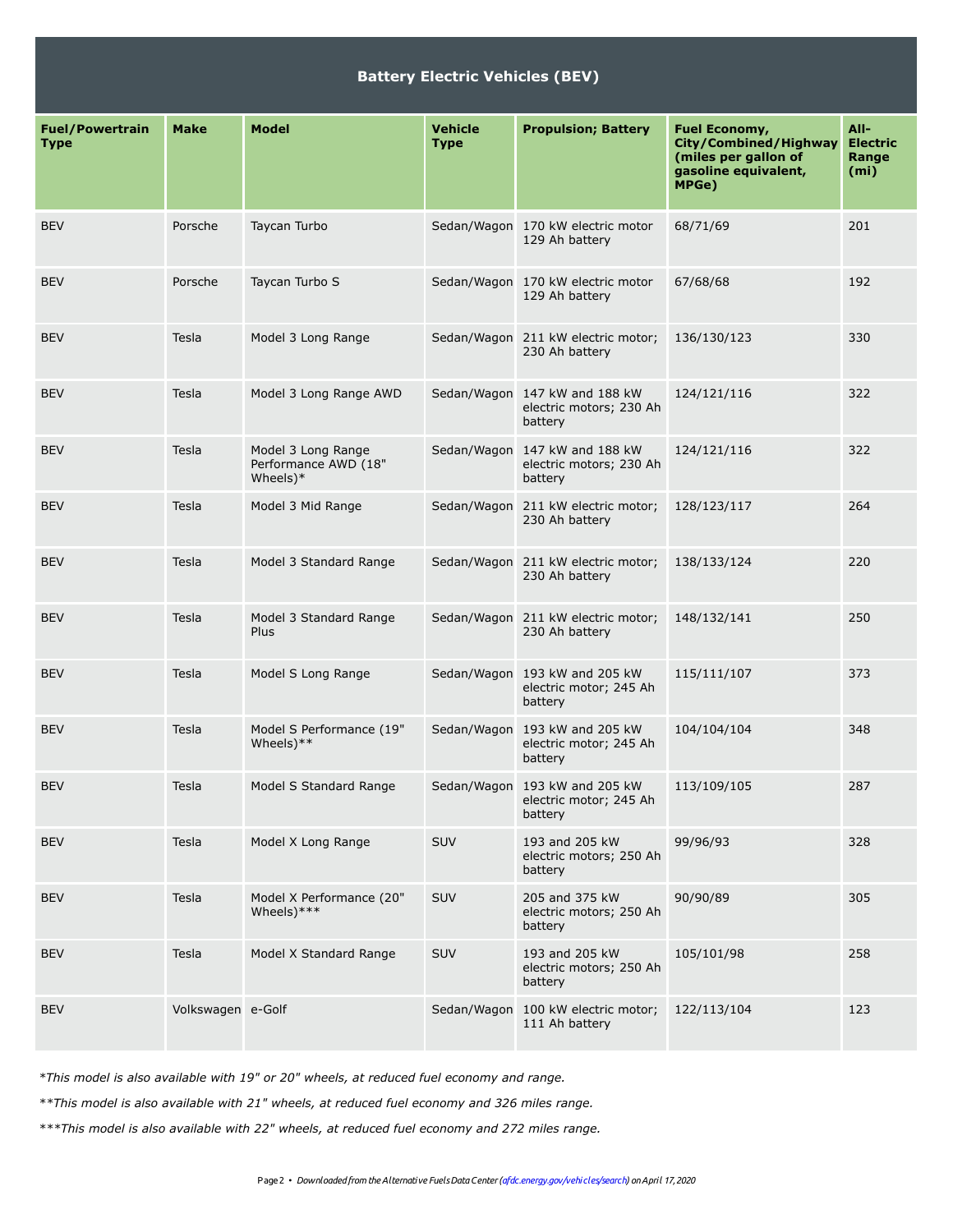#### **Biodiesel (B20) Vehicles**

| <b>Fuel/Powertrain</b><br><b>Type</b> | <b>Make</b> | <b>Model</b>          | <b>Vehicle Type</b> | <b>Engine</b><br>Size/Cylinders | <b>Fuel Economy, Diesel,</b><br>City/Combined/Highway<br>(MPG) |
|---------------------------------------|-------------|-----------------------|---------------------|---------------------------------|----------------------------------------------------------------|
| <b>B20</b>                            | Chevrolet   | Colorado 2WD          | Pickup              | 2.8L I4                         | 22/23/30                                                       |
| <b>B20</b>                            | Chevrolet   | Colorado 4WD          | Pickup              | 2.8L I4                         | 19/22/28                                                       |
| <b>B20</b>                            | Chevrolet   | Colorado ZR2 4WD      | Pickup              | 2.8L I4                         | 18/19/22                                                       |
| <b>B20</b>                            | Chevrolet   | Silverado 2WD         | Pickup              | 3.0L V6                         | 23/27/33                                                       |
| <b>B20</b>                            | Chevrolet   | Silverado 4WD         | Pickup              | 3.0L V6                         | 23/25/29                                                       |
| <b>B20</b>                            | <b>GMC</b>  | Canyon 2WD            | Pickup              | 2.8L I4                         | 20/23/30                                                       |
| <b>B20</b>                            | <b>GMC</b>  | Canyon 4WD            | Pickup              | 2.8L I4                         | 19/22/28                                                       |
| <b>B20</b>                            | <b>GMC</b>  | Sierra 2WD            | Pickup              | 3.0L V6                         | 23/26/30                                                       |
| <b>B20</b>                            | <b>GMC</b>  | Sierra 4WD            | Pickup              | 3.0L V6                         | 22/24/26                                                       |
| <b>B20</b>                            | <b>GMC</b>  | Sierra 4WD AT4        | Pickup              | 3.0L V6                         | 22/24/26                                                       |
| <b>B20</b>                            | Land Rover  | Range Rover           | SUV                 | 3.0L V6                         | 22/24/28                                                       |
| <b>B20</b>                            | Land Rover  | Range Rover Discovery | SUV                 | 3.0L V6                         | 21/23/26                                                       |
| <b>B20</b>                            | Land Rover  | Range Rover Sport     | SUV                 | 3.0L V6                         | 22/24/28                                                       |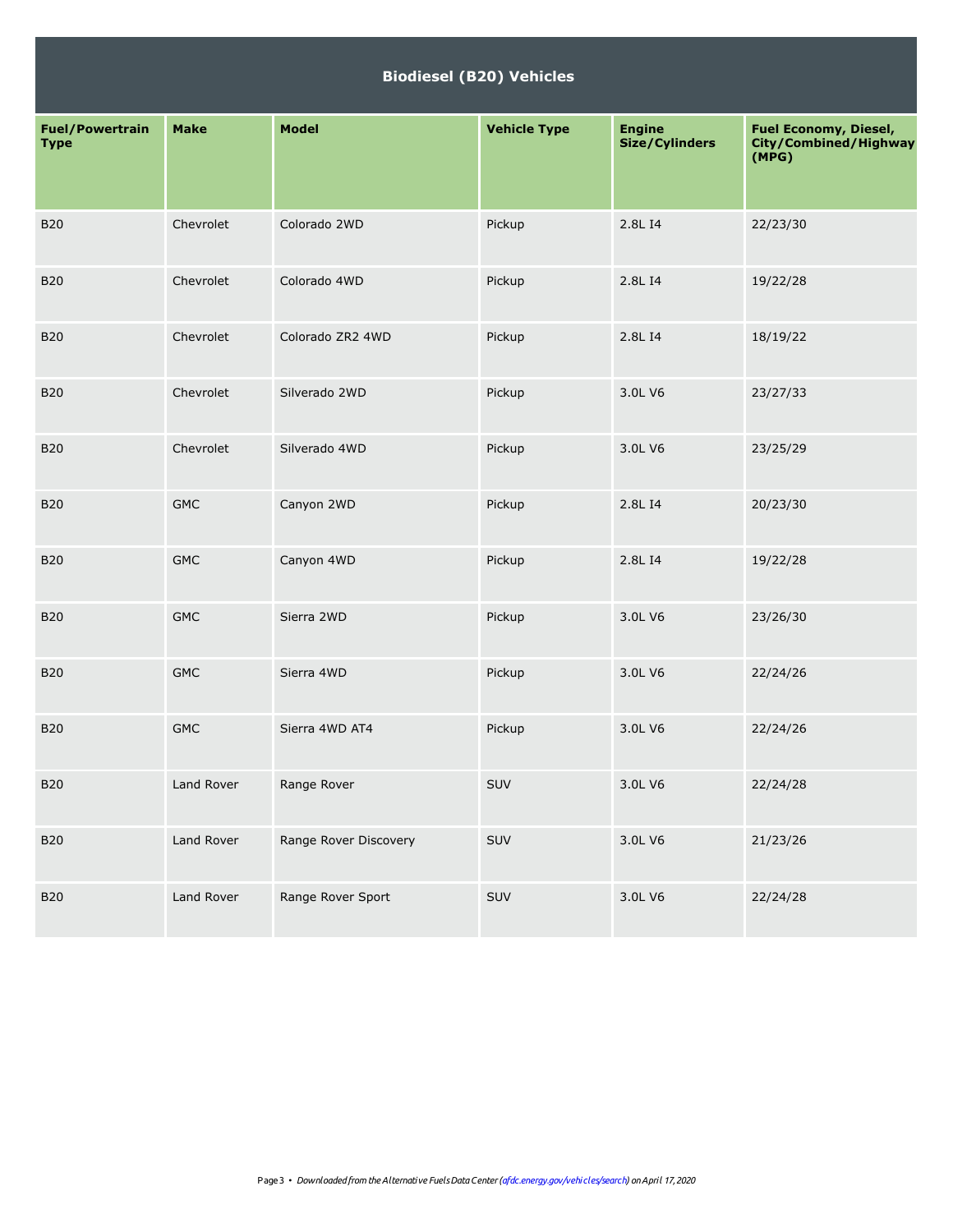#### **Flexible Fuel Vehicles (FFV)**

| <b>Fuel/Powertrain</b><br><b>Type</b> | <b>Make</b>      | <b>Model</b>                             | Vehicle<br><b>Type</b> | <b>Engine</b><br><b>Size/Cylinders</b> | Fuel Economy, Gasoline,<br>City/Combined/Highway<br>(MPG) | Fuel Economy, E85,<br>City/Combined/Highway<br>(MPG) |
|---------------------------------------|------------------|------------------------------------------|------------------------|----------------------------------------|-----------------------------------------------------------|------------------------------------------------------|
| <b>FFV</b>                            | Chevrolet Impala |                                          | Sedan/Wagon 3.6L V6    |                                        | 18/22/28                                                  | 14/16/20                                             |
| FFV                                   |                  | Chevrolet Silverado 2WD                  | Pickup                 | 5.3L V8                                | 15/16/19                                                  | 11/12/14                                             |
| FFV                                   |                  | Chevrolet Silverado 4WD                  | Pickup                 | 5.3L V8                                | 14/16/18                                                  | 11/12/13                                             |
| FFV                                   |                  | Chevrolet Suburban C1500<br>2WD          | SUV                    | 5.3L V8                                | 15/18/22                                                  | 11/13/17                                             |
| FFV                                   |                  | Chevrolet Suburban K1500<br>4WD          | SUV                    | 5.3L V8                                | 14/16/21                                                  | 11/12/16                                             |
| FFV                                   |                  | Chevrolet Tahoe C1500<br>2WD             | SUV                    | 5.3L V8                                | 15/18/22                                                  | 11/13/17                                             |
| FFV                                   |                  | Chevrolet Tahoe K1500<br>4WD             | SUV                    | 5.3L V8                                | 15/17/21                                                  | 11/13/16                                             |
| FFV                                   | Ford             | Explorer AWD<br><b>FFV</b>               | SUV                    | 3.5L V6                                | 16/19/23                                                  | 11/13/15                                             |
| FFV                                   | Ford             | F-150 2WD FFV                            | Pickup                 | 5.0L V8                                | 17/19/23                                                  | 12/14/17                                             |
| FFV                                   | Ford             | F-150 2WD FFV                            | Pickup                 | 3.3L V6                                | 19/22/25                                                  | 14/16/19                                             |
| FFV                                   | Ford             | F-150 4WD FFV                            | Pickup                 | 5.0L V8                                | 15/18/21                                                  | 12/13/15                                             |
| FFV                                   | Ford             | F-150 4WD FFV                            | Pickup                 | 3.3L V6                                | 18/20/23                                                  | 13/15/17                                             |
| FFV                                   | Ford             | <b>Transit Connect</b><br>Van FFV*       | Van                    | 2.0L I4                                | 24/25/27                                                  | 18/19/20                                             |
| FFV                                   | Ford             | <b>Transit Connect</b><br>Wagon LWB FFV* | Van                    | 2.0L I4                                | 24/26/29                                                  | 17/19/21                                             |
| FFV                                   | Ford             | Transit T150<br>Wagon 2WD FFV            | Van                    | 3.5L V6                                | 15/17/19                                                  | 11/12/15                                             |
| FFV                                   | Ford             | Transit T150<br>Wagon 4WD FFV            | Van                    | 3.5L V6                                | 14/16/19                                                  | 11/12/14                                             |
| <b>FFV</b>                            | <b>GMC</b>       | Sierra 2WD                               | Pickup                 | 5.3L V8                                | 15/16/19                                                  | 11/12/14                                             |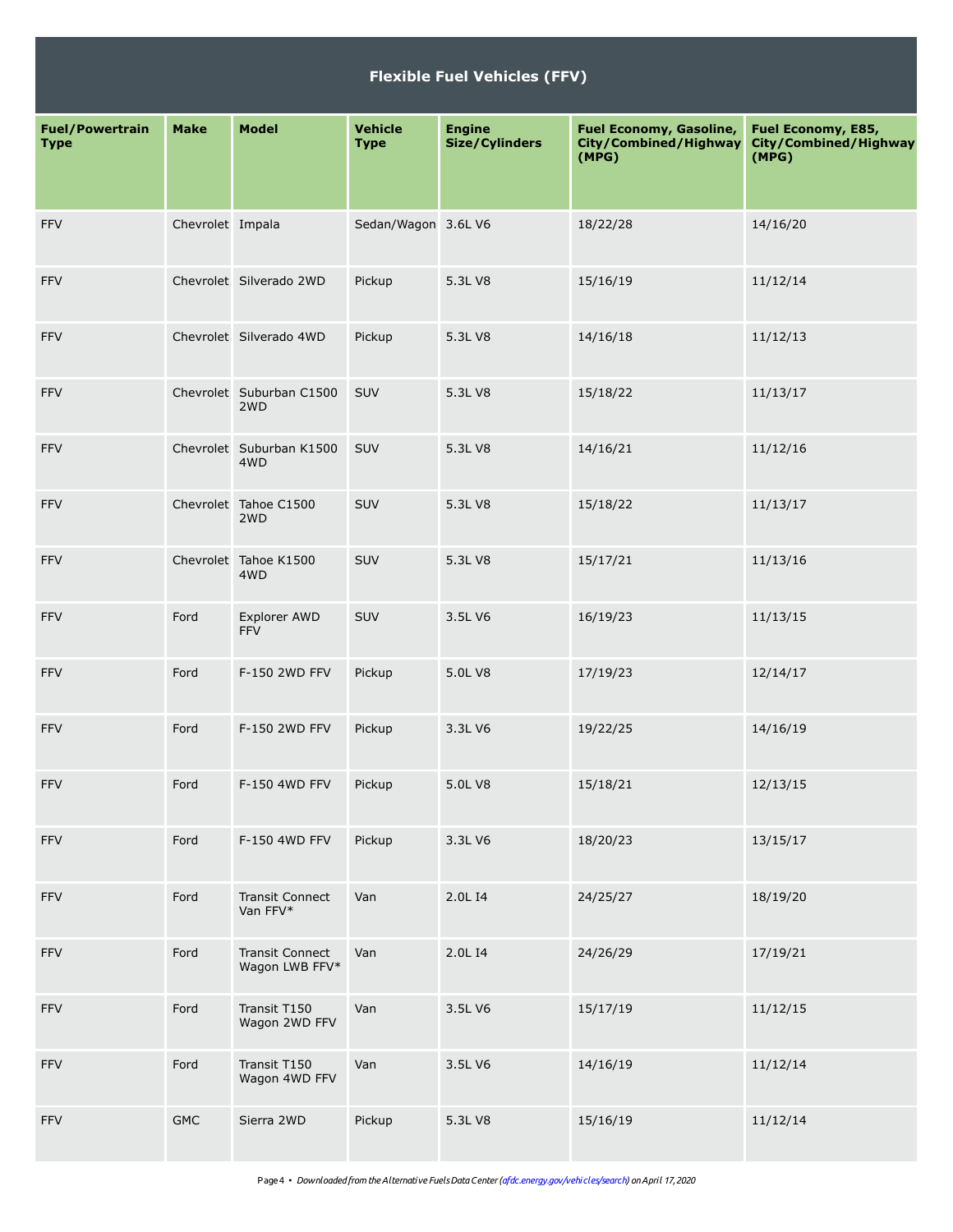|                                       | <b>Flexible Fuel Vehicles (FFV)</b> |                                    |                               |                                        |                                                                  |                                                      |  |  |
|---------------------------------------|-------------------------------------|------------------------------------|-------------------------------|----------------------------------------|------------------------------------------------------------------|------------------------------------------------------|--|--|
| <b>Fuel/Powertrain</b><br><b>Type</b> | <b>Make</b>                         | <b>Model</b>                       | <b>Vehicle</b><br><b>Type</b> | <b>Engine</b><br><b>Size/Cylinders</b> | <b>Fuel Economy, Gasoline,</b><br>City/Combined/Highway<br>(MPG) | Fuel Economy, E85,<br>City/Combined/Highway<br>(MPG) |  |  |
| <b>FFV</b>                            | <b>GMC</b>                          | Sierra 4WD                         | Pickup                        | 5.3L V8                                | 14/16/19                                                         | 11/12/14                                             |  |  |
| <b>FFV</b>                            | <b>GMC</b>                          | Yukon K1500<br>4WD                 | SUV                           | 5.3L V8                                | 15/17/21                                                         | 11/13/16                                             |  |  |
| <b>FFV</b>                            | <b>GMC</b>                          | Yukon K1500 XL<br>4WD              | <b>SUV</b>                    | 5.3L V8                                | 14/16/21                                                         | 11/12/15                                             |  |  |
| <b>FFV</b>                            | <b>GMC</b>                          | Yukon XL C1500<br>2 <sub>W</sub> D | <b>SUV</b>                    | 5.3L V8                                | 15/18/22                                                         | 11/13/17                                             |  |  |
| <b>FFV</b>                            | <b>GMC</b>                          | Yukon XL C1500<br>2WD              | <b>SUV</b>                    | 5.3L V8                                | 15/18/22                                                         | 11/13/17                                             |  |  |

*\*This vehicle is only available in certain states. See dealer for details.*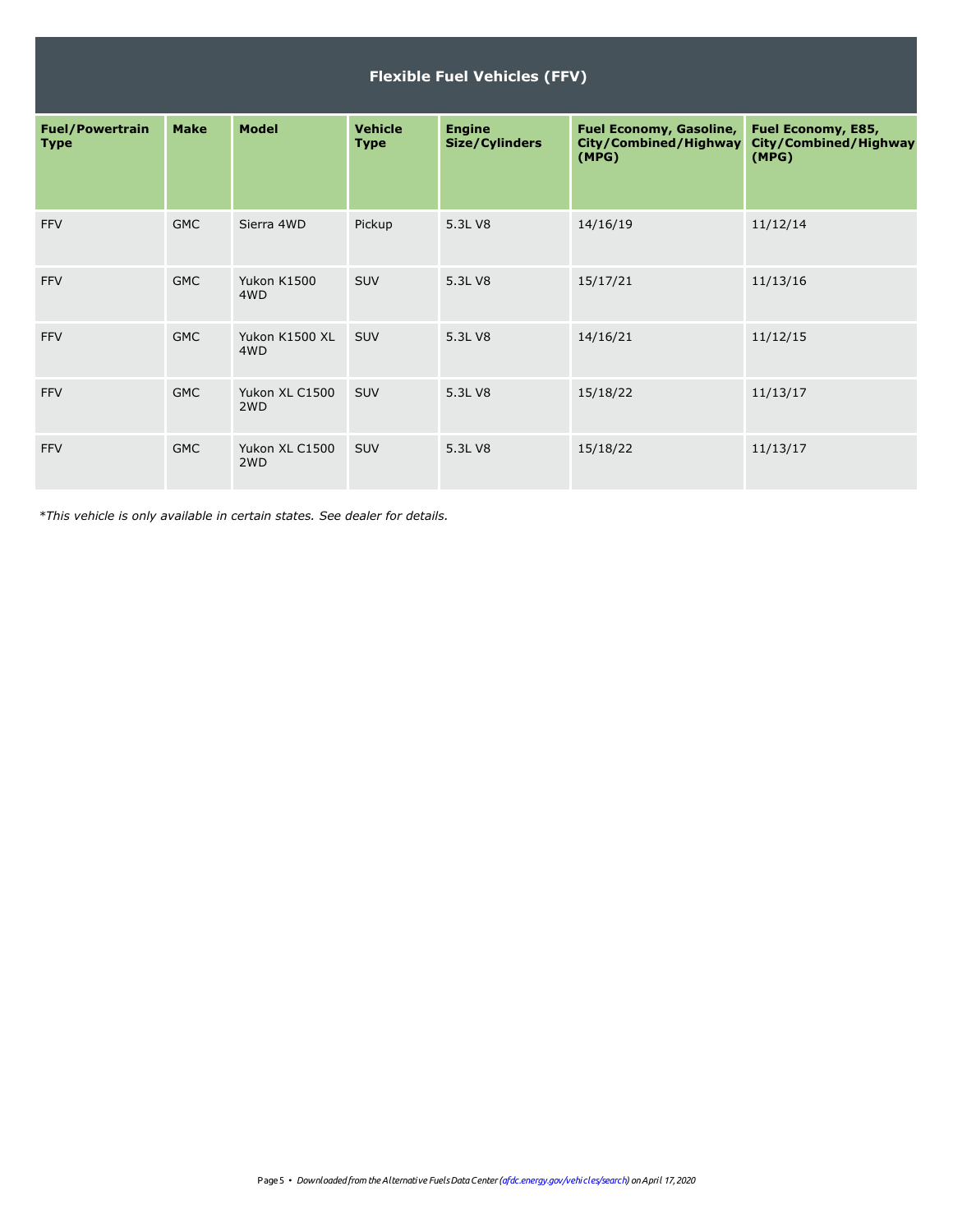|                                       |              |                       |            | <b>Fuel Cell Vehicles (FCV)</b>                                       |                                                                                                                     |
|---------------------------------------|--------------|-----------------------|------------|-----------------------------------------------------------------------|---------------------------------------------------------------------------------------------------------------------|
| <b>Fuel/Powertrain</b><br><b>Type</b> | <b>Make</b>  | <b>Model</b>          |            | <b>Vehicle Type Propulsion; Battery</b>                               | <b>Fuel Economy,</b><br>Hydrogen,<br>City/Combined/Highway<br>(miles per gallon of<br>gasoline equivalent,<br>MPGe) |
| <b>FCV</b>                            | Honda        | Clarity               |            | Sedan/Wagon 130 kW electric motor; 346 V Lithium Ion battery          | 68/68/67                                                                                                            |
| <b>FCV</b>                            | Hyundai Nexo |                       | <b>SUV</b> | 120 kW electric motor; 240 V Lithium Ion battery                      | 59/57/54                                                                                                            |
| <b>FCV</b>                            |              | Hyundai Nexo Blue SUV |            | 120 kW electric motor; 240 V Lithium Ion battery                      | 65/61/58                                                                                                            |
| <b>FCV</b>                            | Toyota       | Mirai                 |            | Sedan/Wagon 113 kW electric motor; 245 V Nickel-Metal Hydride battery | 67/67/67                                                                                                            |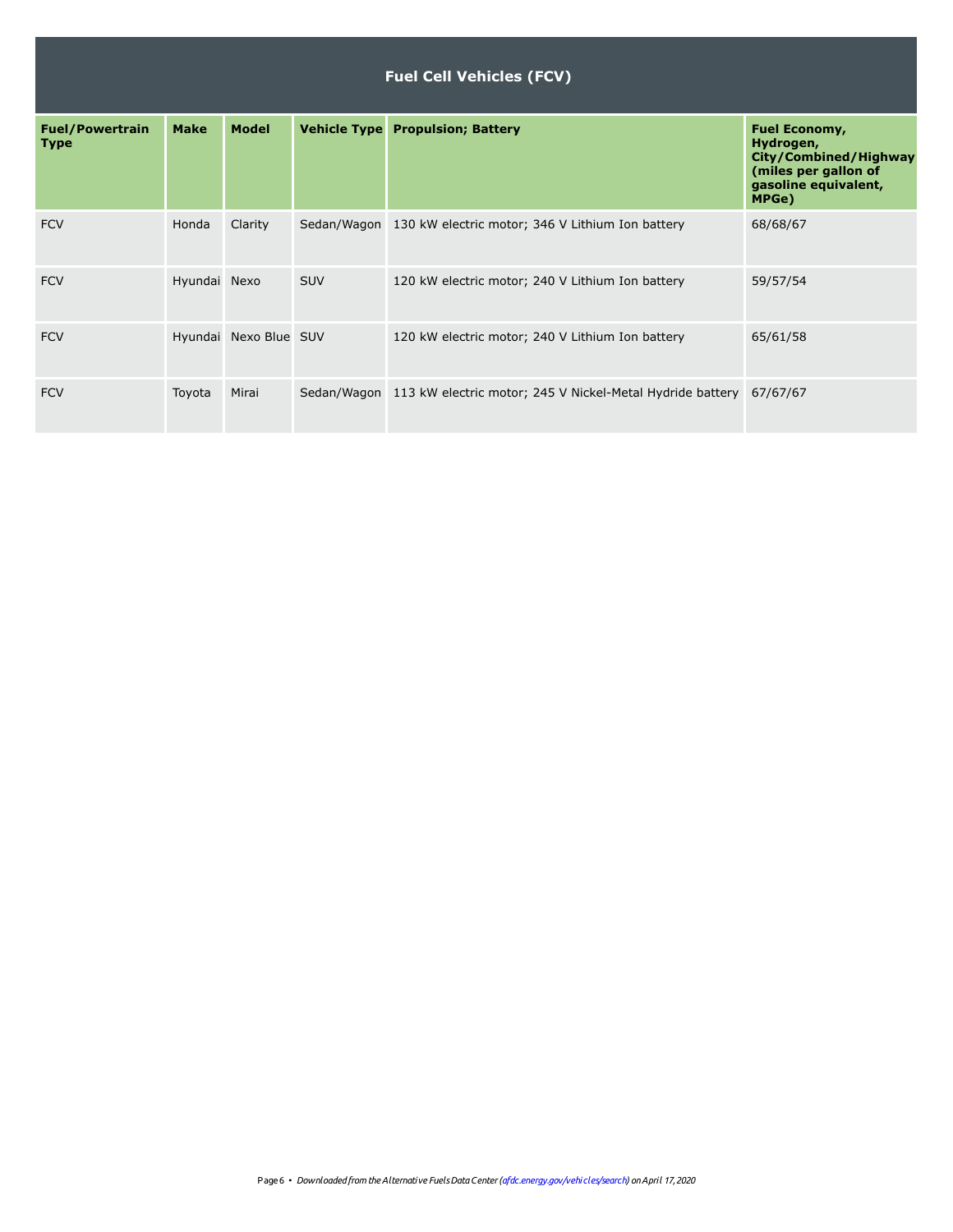| <b>Fuel/Powertrain</b><br><b>Type</b> | <b>Make</b> | <b>Model</b>   | <b>Vehicle Type</b> | <b>Engine</b><br><b>Size/Cylinders</b> | <b>Fuel Economy, Gasoline,</b><br>City/Combined/Highway<br>(MPG) |
|---------------------------------------|-------------|----------------|---------------------|----------------------------------------|------------------------------------------------------------------|
| <b>HEV</b>                            | Acura       | <b>MDX AWD</b> | SUV                 | 3.0L V6                                | 26/27/27                                                         |
| <b>HEV</b>                            | Acura       | <b>NSX</b>     | Sedan/Wagon         | 3.5L V6                                | 21/21/22                                                         |
| <b>HEV</b>                            | Acura       | <b>RLX</b>     | Sedan/Wagon         | 3.5L V6                                | 28/28/29                                                         |
| <b>HEV</b>                            | Audi        | A6 Allroad     | Sedan/Wagon         | 3.0L V6                                | 20/22/26                                                         |
| <b>HEV</b>                            | Audi        | A6 quattro     | Sedan/Wagon         | 2.0L I4                                | 24/27/32                                                         |
| <b>HEV</b>                            | Audi        | A6 quattro     | Sedan/Wagon         | 3.0L V6                                | 22/24/29                                                         |
| <b>HEV</b>                            | Audi        | A7 quattro     | Sedan/Wagon         | 3.0L V6                                | 22/24/29                                                         |
| <b>HEV</b>                            | Audi        | A8L            | Sedan/Wagon         | 3.0L V6                                | 17/21/26                                                         |
| <b>HEV</b>                            | Audi        | A8L            | Sedan/Wagon         | 4.0L V8                                | 15/18/23                                                         |
| <b>HEV</b>                            | Audi        | Q7             | Sedan/Wagon         | 3.0L V6                                | 17/18/21                                                         |
| <b>HEV</b>                            | Audi        | Q8             | Sedan/Wagon         | 3.0L V6                                | 17/18/21                                                         |
| HEV                                   | Audi        | RS Q8          | SUV                 | 4.0L V8                                | 13/15/19                                                         |
| HEV                                   | Audi        | S <sub>6</sub> | Sedan/Wagon         | 2.9L V6                                | 18/22/28                                                         |
| HEV                                   | Audi        | S7             | Sedan/Wagon         | 2.9L V6                                | 18/22/28                                                         |
| HEV                                   | Audi        | ${\sf S8}$     | Sedan/Wagon         | 4.0L V8                                | 13/16/22                                                         |
| HEV                                   | Ford        | Escape AWD HEV | Sedan/Wagon         | 2.5L I4                                | 43/40/37                                                         |
| HEV                                   | Ford        | Escape FWD HEV | Sedan/Wagon         | 2.5L I4                                | 44/41/37                                                         |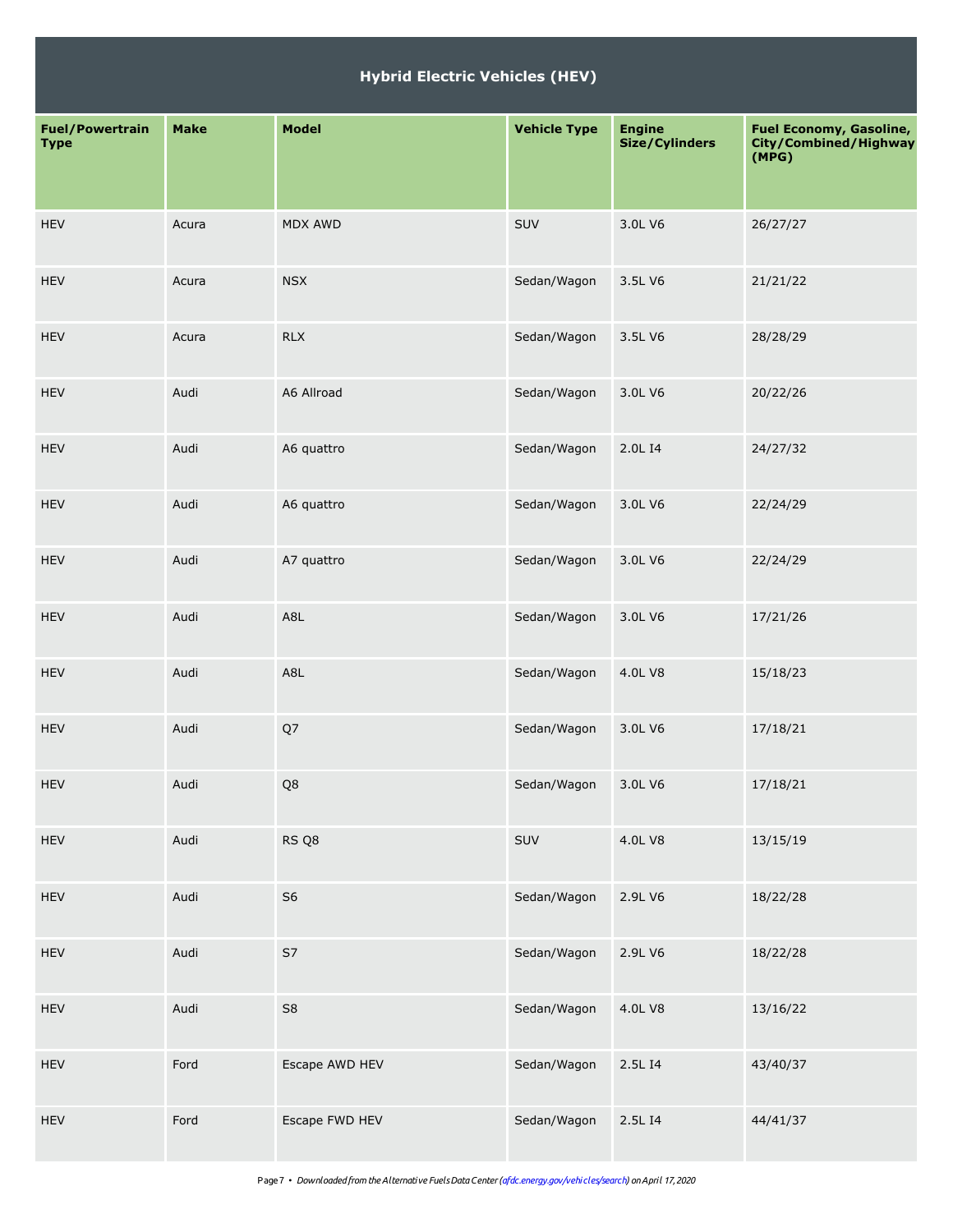| <b>Fuel/Powertrain</b><br><b>Type</b> | <b>Make</b> | <b>Model</b>           | <b>Vehicle Type</b> | <b>Engine</b><br><b>Size/Cylinders</b> | <b>Fuel Economy, Gasoline,</b><br>City/Combined/Highway<br>(MPG) |
|---------------------------------------|-------------|------------------------|---------------------|----------------------------------------|------------------------------------------------------------------|
| <b>HEV</b>                            | Ford        | Explorer HEV AWD       | SUV                 | 3.3L V6                                | 23/25/26                                                         |
| <b>HEV</b>                            | Ford        | Explorer HEV RWD       | SUV                 | 3.3L V6                                | 27/28/29                                                         |
| <b>HEV</b>                            | Ford        | Fusion Hybrid FWD      | Sedan/Wagon         | 2.0L I4                                | 43/42/41                                                         |
| <b>HEV</b>                            | Ford        | Fusion Hybrid TAXI     | Sedan/Wagon         | 2.0L I4                                | 43/41/40                                                         |
| <b>HEV</b>                            | Honda       | Accord                 | Sedan/Wagon         | 2.0L I4                                | 48/48/47                                                         |
| <b>HEV</b>                            | Honda       | CR-V AWD               | SUV                 | 2.0L I4                                | 40/38/35                                                         |
| <b>HEV</b>                            | Honda       | Insight                | Sedan/Wagon         | 1.5L I4                                | 55/52/49                                                         |
| <b>HEV</b>                            | Honda       | Insight Touring        | Sedan/Wagon         | 1.5L I4                                | 51/48/45                                                         |
| <b>HEV</b>                            | Hyundai     | Ioniq                  | Sedan/Wagon         | 1.6L I4                                | 55/55/54                                                         |
| <b>HEV</b>                            | Hyundai     | Ioniq Blue             | Sedan/Wagon         | 1.6L I4                                | 57/58/59                                                         |
| <b>HEV</b>                            | Hyundai     | Sonata Hybrid          | Sedan/Wagon         | 2.0L I4                                | 45/47/51                                                         |
| HEV                                   | Hyundai     | Sonata Hybrid Blue     | Sedan/Wagon         | 2.0L I4                                | 51/52/54                                                         |
| <b>HEV</b>                            | Jeep        | Wrangler 4x4           | SUV                 | 2.0L I4                                | 21/21/22                                                         |
| <b>HEV</b>                            | Jeep        | Wrangler Unlimited 4x4 | SUV                 | 2.0L I4                                | 21/21/22                                                         |
| HEV                                   | Jeep        | Wrangler Unlimited 4x4 | SUV                 | 3.6L V6                                | 19/20/22                                                         |
| HEV                                   | Kia         | Niro                   | Sedan/Wagon         | 1.6L I4                                | 51/49/46                                                         |
| HEV                                   | Kia         | Niro FE                | Sedan/Wagon         | 1.6L I4                                | 52/50/49                                                         |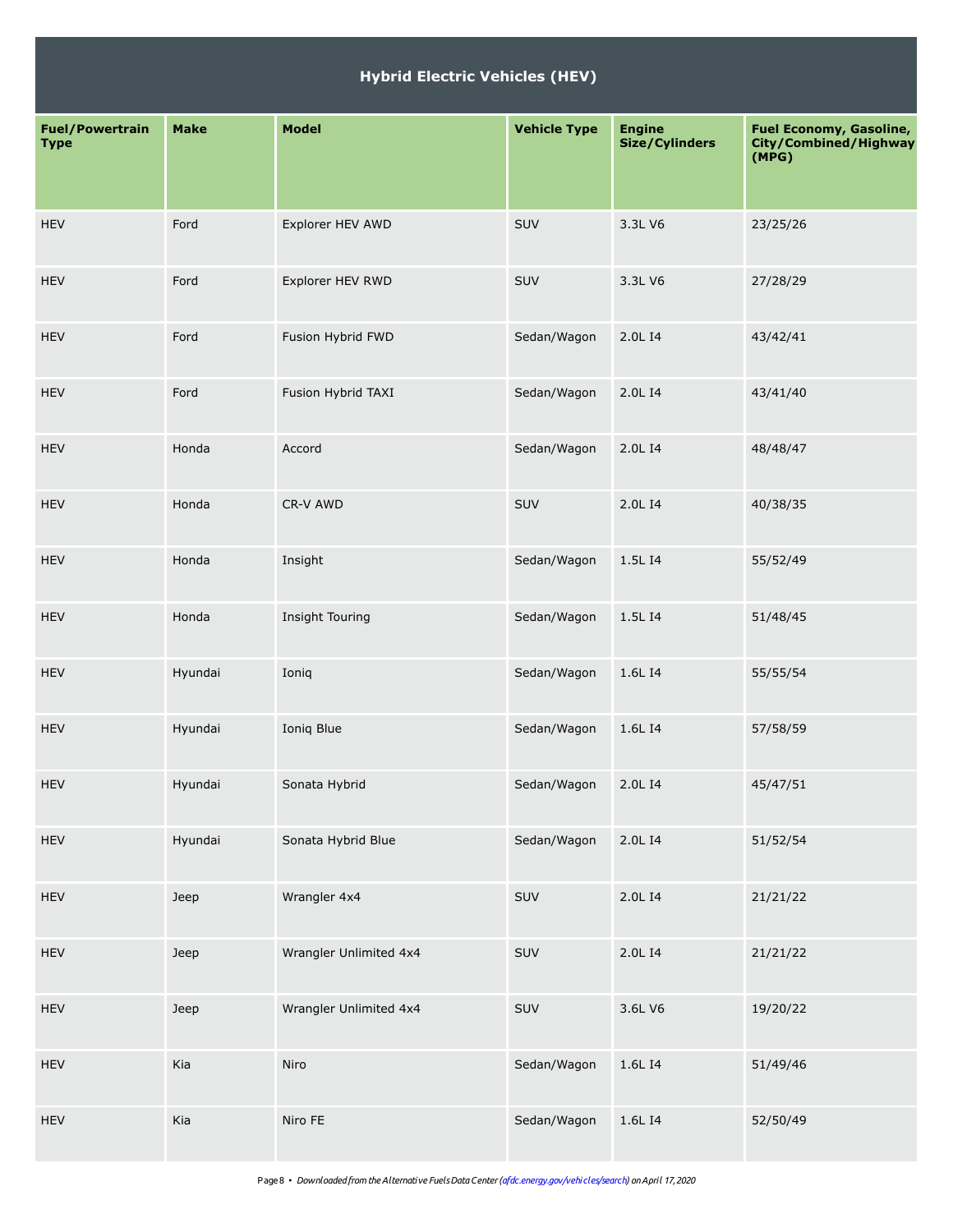| <b>Fuel/Powertrain</b><br><b>Type</b> | <b>Make</b>   | <b>Model</b>                  | <b>Vehicle Type</b> | <b>Engine</b><br><b>Size/Cylinders</b> | <b>Fuel Economy, Gasoline,</b><br>City/Combined/Highway<br>(MPG) |
|---------------------------------------|---------------|-------------------------------|---------------------|----------------------------------------|------------------------------------------------------------------|
| <b>HEV</b>                            | Kia           | Niro Touring                  | Sedan/Wagon         | 1.6L I4                                | 46/43/40                                                         |
| <b>HEV</b>                            | Kia           | Optima Hybrid                 | Sedan/Wagon         | 2.0L I4                                | 41/42/45                                                         |
| <b>HEV</b>                            | Land Rover    | Range Rover MHEV              | <b>SUV</b>          | 3.0L V6                                | 19/21/25                                                         |
| <b>HEV</b>                            | Land Rover    | Range Rover Sport MHEV        | SUV                 | 3.0L V6                                | 19/21/25                                                         |
| <b>HEV</b>                            | Lexus         | ES 300h                       | Sedan/Wagon         | 2.5L I4                                | 43/44/44                                                         |
| <b>HEV</b>                            | Lexus         | <b>LC 500h</b>                | Sedan/Wagon         | 3.5L V6                                | 27/30/35                                                         |
| <b>HEV</b>                            | Lexus         | LS 500h                       | Sedan/Wagon         | 3.5L V6                                | 25/28/33                                                         |
| <b>HEV</b>                            | Lexus         | LS 500h AWD                   | Sedan/Wagon         | 3.5L V6                                | 23/26/31                                                         |
| <b>HEV</b>                            | Lexus         | NX 300h AWD                   | <b>SUV</b>          | 2.5L I4                                | 33/31/30                                                         |
| <b>HEV</b>                            | Lexus         | RX 450h AWD                   | <b>SUV</b>          | 3.5L V6                                | 31/30/28                                                         |
| <b>HEV</b>                            | Lexus         | RX 450hL AWD                  | SUV                 | 3.5L V6                                | 29/29/28                                                         |
| <b>HEV</b>                            | Lexus         | <b>UX 250h</b>                | Sedan/Wagon         | 2.0L I4                                | 43/42/41                                                         |
| <b>HEV</b>                            | Lexus         | <b>UX 250h AWD</b>            | Sedan/Wagon         | 2.0L I4                                | 41/39/38                                                         |
| <b>HEV</b>                            | Lincoln       | MKZ Hybrid FWD                | Sedan/Wagon         | 2.0L I4                                | 42/41/39                                                         |
| <b>HEV</b>                            | Mercedes-Benz | AMG CLS53 4MATIC+             | Sedan/Wagon         | 3.0L V6                                | 21/23/27                                                         |
| <b>HEV</b>                            | Mercedes-Benz | AMG E53 4MATIC+               | Sedan/Wagon         | 3.0L V6                                | 21/24/28                                                         |
| <b>HEV</b>                            | Mercedes-Benz | AMG E53 4MATIC+ (Convertible) | Sedan/Wagon         | 3.0L V6                                | 20/23/26                                                         |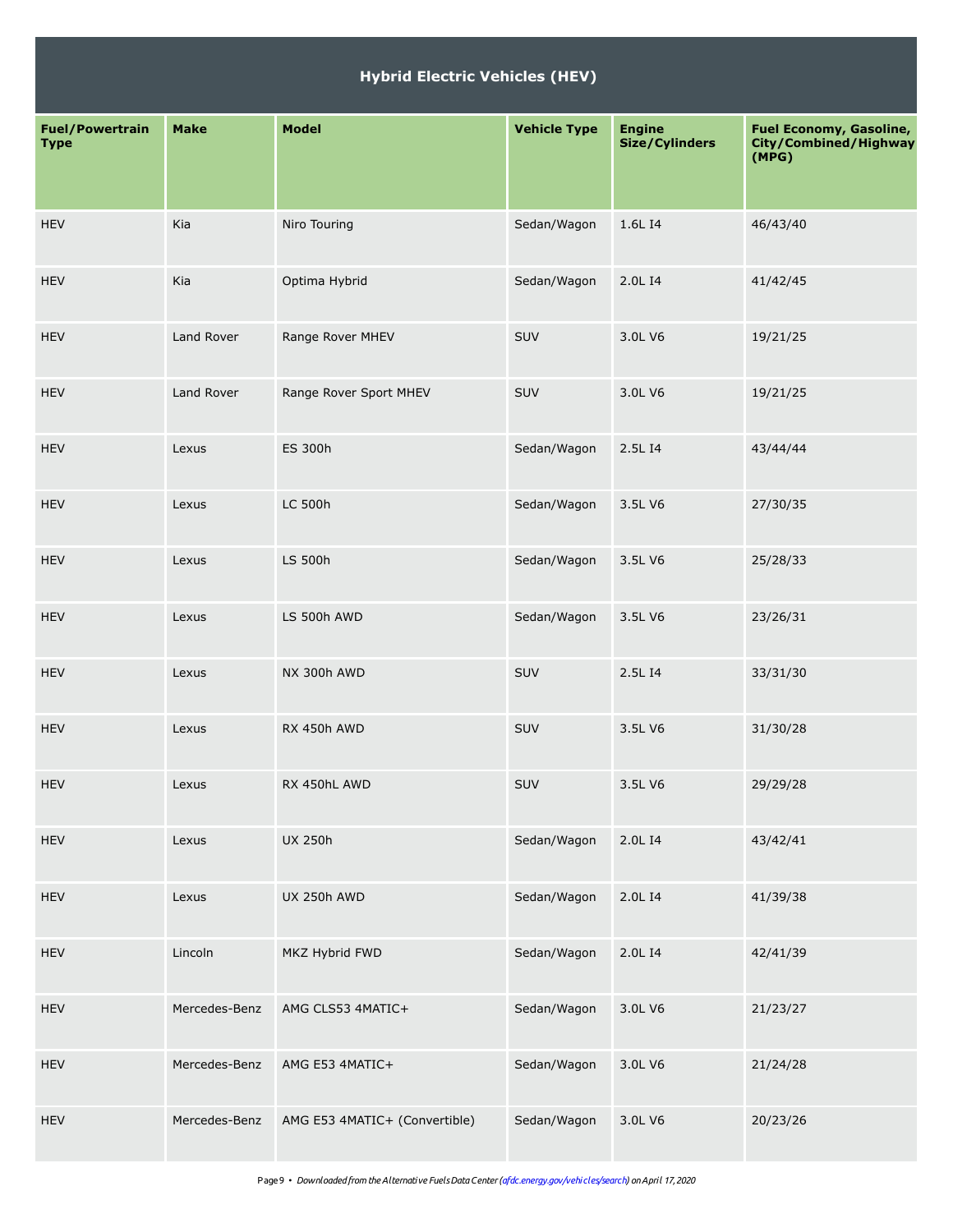| <b>Fuel/Powertrain</b><br><b>Type</b> | <b>Make</b>   | <b>Model</b>            | <b>Vehicle Type</b> | <b>Engine</b><br>Size/Cylinders | <b>Fuel Economy, Gasoline,</b><br>City/Combined/Highway<br>(MPG) |
|---------------------------------------|---------------|-------------------------|---------------------|---------------------------------|------------------------------------------------------------------|
| <b>HEV</b>                            | Mercedes-Benz | AMG E53 4MATIC+ (Coupe) | Sedan/Wagon         | 3.0L V6                         | 21/23/28                                                         |
| <b>HEV</b>                            | Mercedes-Benz | AMG GT 53 4MATIC+       | Sedan/Wagon         | 3.0L V6                         | 19/21/24                                                         |
| <b>HEV</b>                            | Mercedes-Benz | <b>CLS 450</b>          | Sedan/Wagon         | 3.0L V6                         | 24/26/31                                                         |
| <b>HEV</b>                            | Mercedes-Benz | CLS 450 4MATIC          | Sedan/Wagon         | 3.0L V6                         | 23/26/30                                                         |
| <b>HEV</b>                            | Mercedes-Benz | GLE 450 4MATIC          | Sedan/Wagon         | 3.0L V6                         | 19/21/24                                                         |
| <b>HEV</b>                            | Mercedes-Benz | GLE 580 4MATIC          | Sedan/Wagon         | 4.0L V8                         | 17/19/21                                                         |
| <b>HEV</b>                            | Mercedes-Benz | GLS 450 4MATIC          | Sedan/Wagon         | 3.0L V6                         | 19/21/23                                                         |
| <b>HEV</b>                            | Mercedes-Benz | GLS 580 4MATIC          | Sedan/Wagon         | 4.0L V8                         | 16/18/21                                                         |
| <b>HEV</b>                            | Ram           | 1500 2WD                | Pickup              | 5.7L V8                         | 17/19/23                                                         |
| <b>HEV</b>                            | Ram           | 1500 2WD                | Pickup              | 3.6L V6                         | 20/22/25                                                         |
| <b>HEV</b>                            | Ram           | 1500 4WD                | Pickup              | 5.7L V8                         | 17/19/22                                                         |
| <b>HEV</b>                            | Ram           | 1500 4WD                | Pickup              | 3.6L V6                         | 19/21/24                                                         |
| <b>HEV</b>                            | Ram           | 1500 HFE 2WD            | Pickup              | 3.6L V6                         | 20/23/26                                                         |
| <b>HEV</b>                            | Toyota        | Avalon Hybrid           | Sedan/Wagon         | 2.5L I4                         | 43/43/43                                                         |
| <b>HEV</b>                            | Toyota        | Avalon Hybrid XLE       | Sedan/Wagon         | 2.5L I4                         | 43/44/44                                                         |
| HEV                                   | Toyota        | Camry Hybrid LE         | Sedan/Wagon         | 2.5L I4                         | 51/52/53                                                         |
| <b>HEV</b>                            | Toyota        | Camry Hybrid XLE/SE     | Sedan/Wagon         | 2.5L I4                         | 44/46/47                                                         |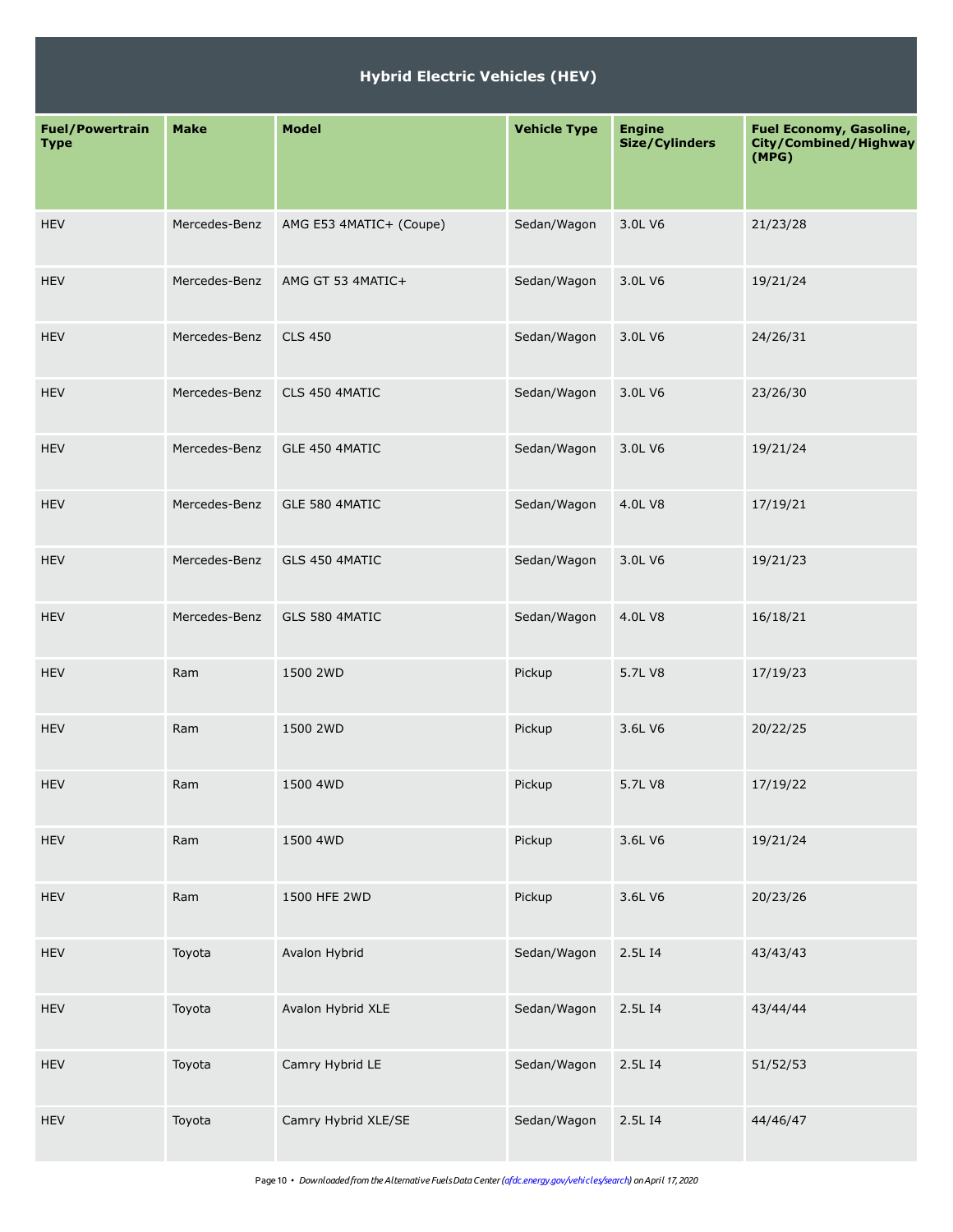| <b>Fuel/Powertrain</b><br><b>Type</b> | <b>Make</b> | <b>Model</b>                   | <b>Vehicle Type</b> | <b>Engine</b><br>Size/Cylinders | <b>Fuel Economy, Gasoline,</b><br>City/Combined/Highway<br>(MPG) |
|---------------------------------------|-------------|--------------------------------|---------------------|---------------------------------|------------------------------------------------------------------|
| <b>HEV</b>                            | Toyota      | Corolla Hybrid                 | Sedan/Wagon         | 1.8L I4                         | 53/52/52                                                         |
| <b>HEV</b>                            | Toyota      | Highlander Hybrid              | SUV                 | 2.5L I4                         | 36/36/35                                                         |
| <b>HEV</b>                            | Toyota      | Highlander Hybrid AWD          | <b>SUV</b>          | 3.5L V6                         | 35/35/35                                                         |
| <b>HEV</b>                            | Toyota      | Highlander Hybrid AWD LTD/PLAT | SUV                 | 3.5L V6                         | 35/35/34                                                         |
| <b>HEV</b>                            | Toyota      | Prius                          | Sedan/Wagon         | 1.8L I4                         | 54/52/50                                                         |
| <b>HEV</b>                            | Toyota      | Prius AWD                      | Sedan/Wagon         | 1.8L I4                         | 52/50/48                                                         |
| <b>HEV</b>                            | Toyota      | Prius Eco                      | Sedan/Wagon         | 1.8L I4                         | 58/56/53                                                         |
| <b>HEV</b>                            | Toyota      | RAV4 Hybrid AWD                | SUV                 | 2.5L I4                         | 41/40/38                                                         |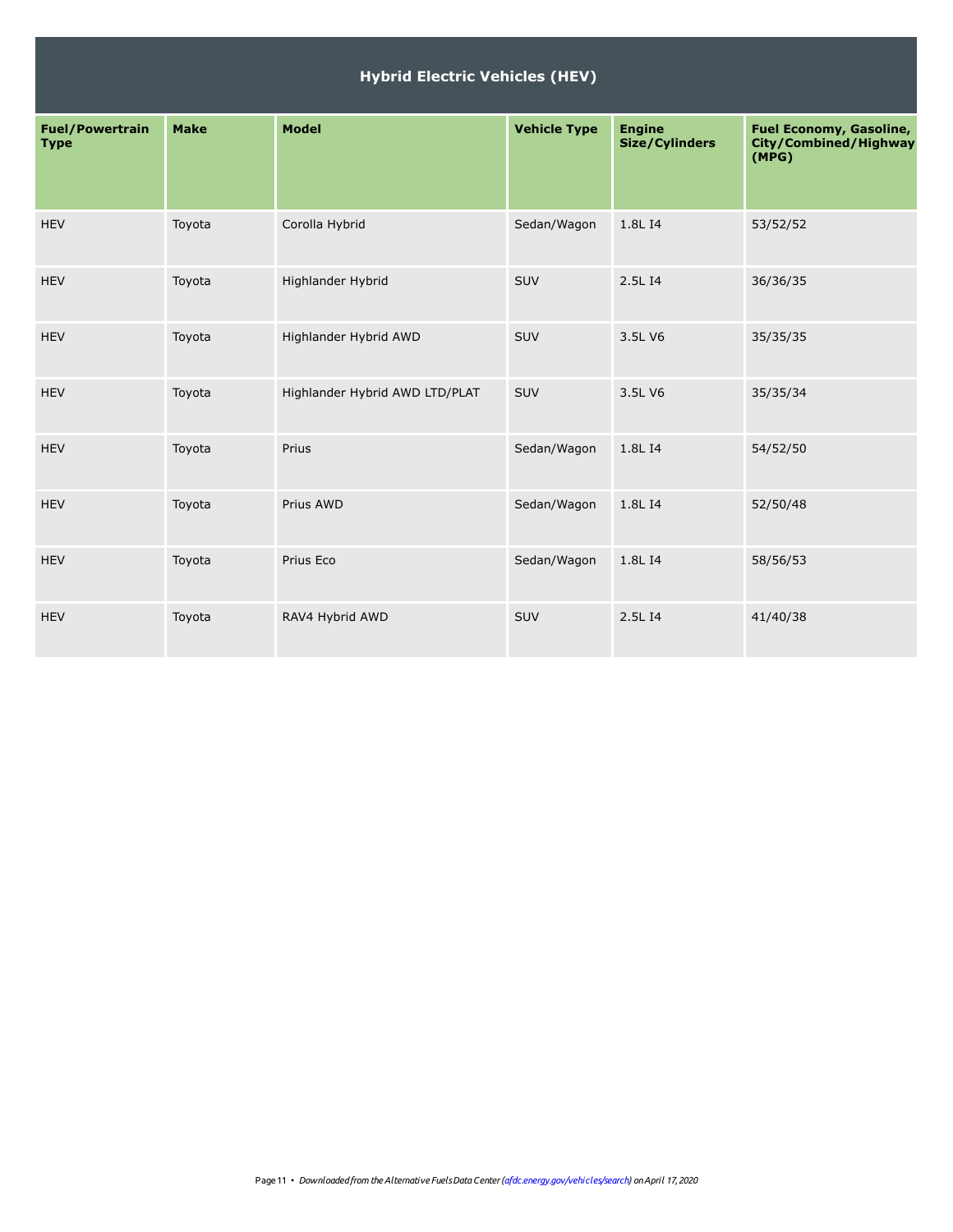|                                       | <b>Plug-in Hybrid Electric Vehicles (PHEV)</b> |                                                      |                               |                                                                          |                                                                                 |                                                                                                                                                |                                                       |  |  |
|---------------------------------------|------------------------------------------------|------------------------------------------------------|-------------------------------|--------------------------------------------------------------------------|---------------------------------------------------------------------------------|------------------------------------------------------------------------------------------------------------------------------------------------|-------------------------------------------------------|--|--|
| <b>Fuel/Powertrain</b><br><b>Type</b> | <b>Make</b>                                    | <b>Model</b>                                         | <b>Vehicle</b><br><b>Type</b> | <b>Engine</b><br>Size/Cylinders;<br><b>Electric</b><br><b>Propulsion</b> | <b>Fuel Economy, Gasoline</b><br>Only,<br><b>City/Combined/Highway</b><br>(MPG) | <b>Combined Fuel</b><br><b>Economy, Electric</b><br>Only or Gas +<br><b>Electric (miles per</b><br>gallon of gasoline<br>equivalent,<br>MPGe)+ | All-<br><b>Electric</b><br>Range<br>(m <sub>i</sub> ) |  |  |
| PHEV (Parallel)                       | Audi                                           | A8L                                                  |                               | Sedan/Wagon 3.0L V6; 100 kW<br>electric motor                            | 21/23/27                                                                        | 54                                                                                                                                             | 17                                                    |  |  |
| PHEV (Parallel)                       | Audi                                           | Q <sub>5</sub>                                       |                               | Sedan/Wagon 2.0L I4; 105 kW<br>electric motor                            | 25/27/29                                                                        | 65                                                                                                                                             | 20                                                    |  |  |
| PHEV (Parallel)                       | <b>BMW</b>                                     | 530e                                                 |                               | Sedan/Wagon 2.0L I4; 83 kW<br>electric motor                             | 25/27/31                                                                        | 69                                                                                                                                             | 21                                                    |  |  |
| PHEV (Parallel)                       | <b>BMW</b>                                     | 530e xDrive                                          |                               | Sedan/Wagon 2.0L I4; 83 kW<br>electric motor                             | 23/25/29                                                                        | 65                                                                                                                                             | 19                                                    |  |  |
| PHEV (Parallel)                       | <b>BMW</b>                                     | 745e xDrive                                          |                               | Sedan/Wagon 3.0L V6; 83 kW<br>electric motor                             | 19/22/26                                                                        | 56                                                                                                                                             | 16                                                    |  |  |
| PHEV (Series)                         | <b>BMW</b>                                     | i3s with Range<br>Extender                           |                               | Sedan/Wagon 0.6L I2; 135 kW<br>electric motor                            | 30/31/31                                                                        | 100                                                                                                                                            | 126                                                   |  |  |
| PHEV (Series)                         | <b>BMW</b>                                     | i3 with Range<br>Extender                            |                               | Sedan/Wagon 0.6L I2; 125 kW<br>electric motor                            | 30/31/31                                                                        | 100                                                                                                                                            | 126                                                   |  |  |
| PHEV (Parallel)                       | <b>BMW</b>                                     | i8 Coupe                                             |                               | Sedan/Wagon 1.5L I3; 105 kW<br>electric motor                            | 26/27/29                                                                        | 69                                                                                                                                             | 18                                                    |  |  |
| PHEV (Parallel)                       | <b>BMW</b>                                     | i8 Roadster                                          |                               | Sedan/Wagon 1.5L I3; 105 kW<br>electric motor                            | 26/27/29                                                                        | 69                                                                                                                                             | 18                                                    |  |  |
| PHEV (Parallel)                       | <b>BMW</b>                                     | X3 xDrive30e                                         | <b>SUV</b>                    | 2.0L I4; 80 kW<br>electric motor                                         | 21/24/27                                                                        | 60                                                                                                                                             | 18                                                    |  |  |
| PHEV (Parallel)                       | Chrysler                                       | Pacifica Hybrid                                      | Van                           | 3.6L V6; 89 kW<br>electric motor                                         | 29/30/30                                                                        | N/A                                                                                                                                            | 32                                                    |  |  |
| PHEV (Parallel)                       | Ford                                           | <b>Fusion Energi</b><br>Plug in Hybrid<br><b>FWD</b> |                               | Sedan/Wagon 2.0L I4; 68 kW<br>electric motor                             | 43/42/40                                                                        | 103                                                                                                                                            | 26                                                    |  |  |
| PHEV (Parallel)                       | Ford                                           | <b>Fusion Special</b><br>Service PHEV                |                               | Sedan/Wagon 2.0L I4; 68 kW<br>electric motor                             | 43/42/40                                                                        | 102                                                                                                                                            | 26                                                    |  |  |
| PHEV (Parallel)                       | Honda                                          | Clarity PHEV                                         |                               | Sedan/Wagon 1.5L I4; 135 kW<br>electric motor                            | 44/42/40                                                                        | 110                                                                                                                                            | 48                                                    |  |  |
| PHEV (Parallel)                       | Hyundai                                        | Ionig Plug-in<br>Hybrid                              |                               | Sedan/Wagon 1.6L I4; 32 kW<br>electric motor                             | 53/52/52                                                                        | 119                                                                                                                                            | 29                                                    |  |  |
| PHEV (Series)                         | Karma                                          | Revero GT (21"<br>wheels)                            |                               | Sedan/Wagon 1.5L I3; 175 kW<br>electric motors<br>(x2)                   | 27/26/25                                                                        | N/A                                                                                                                                            | 61                                                    |  |  |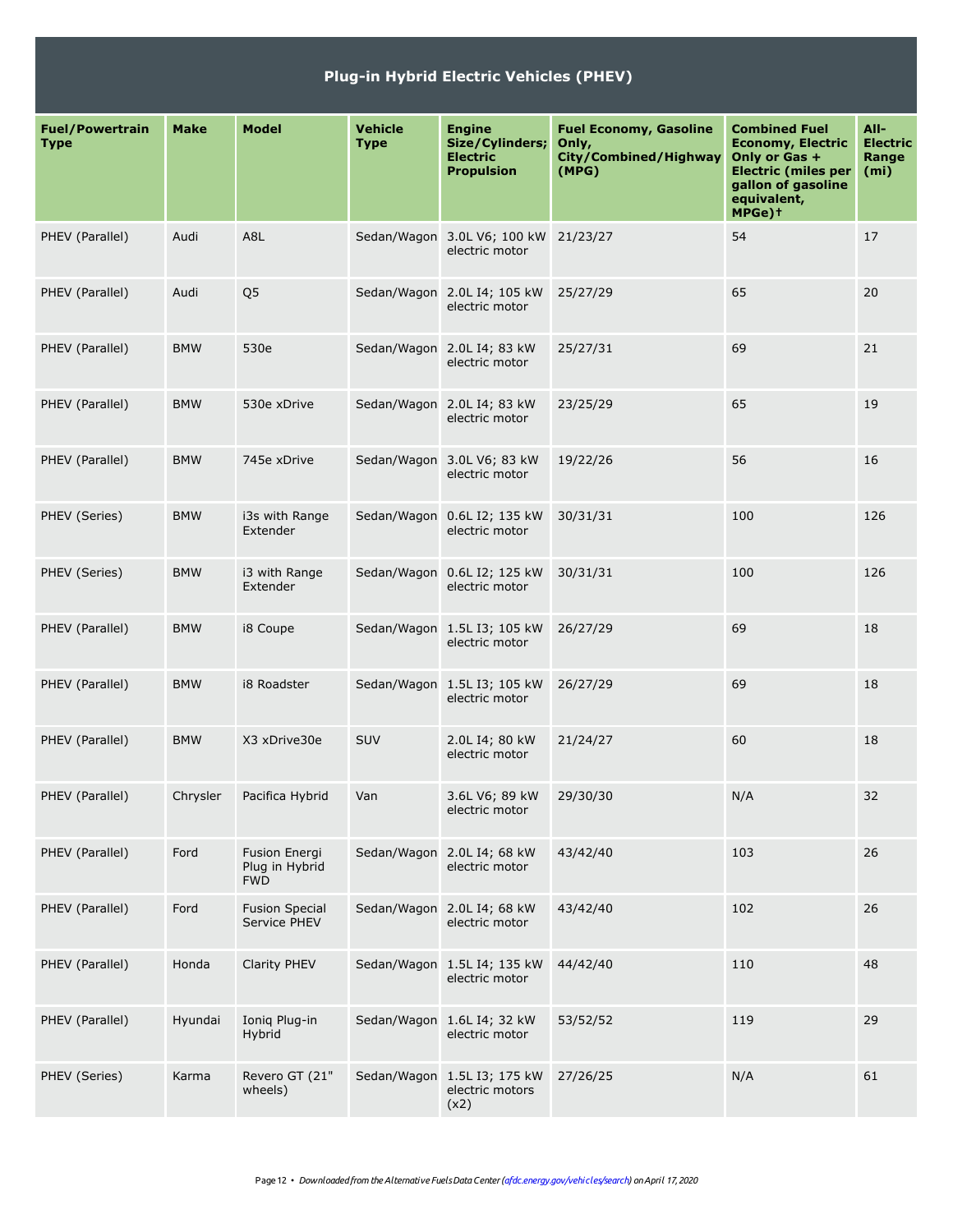| <b>Plug-in Hybrid Electric Vehicles (PHEV)</b> |                   |                                           |                               |                                                                          |                                                                          |                                                                                                                                                |                                                       |  |  |  |  |  |
|------------------------------------------------|-------------------|-------------------------------------------|-------------------------------|--------------------------------------------------------------------------|--------------------------------------------------------------------------|------------------------------------------------------------------------------------------------------------------------------------------------|-------------------------------------------------------|--|--|--|--|--|
| <b>Fuel/Powertrain</b><br><b>Type</b>          | <b>Make</b>       | <b>Model</b>                              | <b>Vehicle</b><br><b>Type</b> | <b>Engine</b><br>Size/Cylinders;<br><b>Electric</b><br><b>Propulsion</b> | <b>Fuel Economy, Gasoline</b><br>Only,<br>City/Combined/Highway<br>(MPG) | <b>Combined Fuel</b><br><b>Economy, Electric</b><br>Only or Gas +<br><b>Electric (miles per</b><br>gallon of gasoline<br>equivalent,<br>MPGe)+ | All-<br><b>Electric</b><br>Range<br>(m <sub>i</sub> ) |  |  |  |  |  |
| PHEV (Parallel)                                | Kia               | Niro Plug-in<br>Hybrid                    |                               | Sedan/Wagon 1.6L I4; 32 kW<br>electric motor                             | 48/46/44                                                                 | 105                                                                                                                                            | 26                                                    |  |  |  |  |  |
| PHEV (Parallel)                                | Kia               | Optima Plug-In<br>Hybrid                  |                               | Sedan/Wagon 2.0L I4; 50 kW<br>electric motor                             | 39/41/40                                                                 | 101                                                                                                                                            | 28                                                    |  |  |  |  |  |
| PHEV (Parallel)                                | Land<br>Rover     | Range Rover<br><b>PHEV</b>                | SUV                           | 2.0L I4; 105 kW<br>electric motor                                        | 18/19/21                                                                 | 42                                                                                                                                             | 19                                                    |  |  |  |  |  |
| PHEV (Parallel)                                | Land<br>Rover     | Range Rover<br>Sport PHEV                 | SUV                           | 2.0L I4; 105 kW<br>electric motor                                        | 18/19/21                                                                 | 42                                                                                                                                             | 19                                                    |  |  |  |  |  |
| PHEV (Parallel)                                | Lincoln           | <b>Aviator AWD</b><br><b>PHEV</b>         | SUV                           | 3.0L V6; 74 kW<br>electric motor                                         | 22/23/25                                                                 | 56                                                                                                                                             | 21                                                    |  |  |  |  |  |
| PHEV (Parallel)                                | Mercedes-<br>Benz | S 560e                                    | SUV                           | 3.0L V6; 90 kW<br>electric motor                                         | 21/23/26                                                                 | N/A                                                                                                                                            | 19                                                    |  |  |  |  |  |
| PHEV (Parallel)                                | Mini              | Cooper SE<br>Countryman<br>ALL4           |                               | Sedan/Wagon 1.5L I3; 65 kW<br>electric motor                             | 29/29/30                                                                 | 73                                                                                                                                             | 18                                                    |  |  |  |  |  |
| PHEV (Parallel)                                | Mitsubishi        | <b>Outlander PHEV</b>                     | SUV                           | 2.0L I4; 60 kW<br>electric motor                                         | 25/25/26                                                                 | 74                                                                                                                                             | 22                                                    |  |  |  |  |  |
| PHEV (Series)                                  | Porsche           | Panamera 4 e-<br>Hybrid                   |                               | Sedan/Wagon 2.9L V6; 70 kW<br>electric motor                             | 21/23/24                                                                 | 51                                                                                                                                             | 14                                                    |  |  |  |  |  |
| PHEV (Series)                                  | Porsche           | Panamera 4 e-<br><b>Hybrid Executive</b>  |                               | Sedan/Wagon 2.9L V6; 70 kW<br>electric motor                             | 21/23/24                                                                 | 51                                                                                                                                             | 14                                                    |  |  |  |  |  |
| PHEV (Series)                                  | Porsche           | Panamera 4 e-<br>Hybrid ST                |                               | Sedan/Wagon 2.9L V6; 70 kW<br>electric motor                             | 21/23/24                                                                 | 51                                                                                                                                             | 14                                                    |  |  |  |  |  |
| PHEV (Series)                                  | Porsche           | Panamera Turbo<br>S e-Hybrid              |                               | Sedan/Wagon 4.0L V8; 70 kW<br>electric motor                             | 19/20/22                                                                 | 48                                                                                                                                             | 14                                                    |  |  |  |  |  |
| PHEV (Series)                                  | Porsche           | Panamera Turbo<br>S e-Hybrid<br>Executive |                               | Sedan/Wagon 4.0L V8; 70 kW<br>electric motor                             | 19/20/22                                                                 | 48                                                                                                                                             | 14                                                    |  |  |  |  |  |
| PHEV (Series)                                  | Porsche           | Panamera Turbo<br>S e-Hybrid ST           |                               | Sedan/Wagon 4.0L V8; 70 kW<br>electric motor                             | 19/20/22                                                                 | 48                                                                                                                                             | 14                                                    |  |  |  |  |  |
| PHEV (Parallel)                                | Subaru            | Crosstrek Hybrid<br>AWD                   | SUV                           | 2.0L I4; 88 kW<br>electric motor                                         | 36/35/35                                                                 | 90                                                                                                                                             | 17                                                    |  |  |  |  |  |
| PHEV (Parallel)                                | Toyota            | Prius Prime                               |                               | Sedan/Wagon 1.8L I4; 23 & 53<br>kW electric<br>motor                     | 55/54/53                                                                 | 133                                                                                                                                            | 25                                                    |  |  |  |  |  |